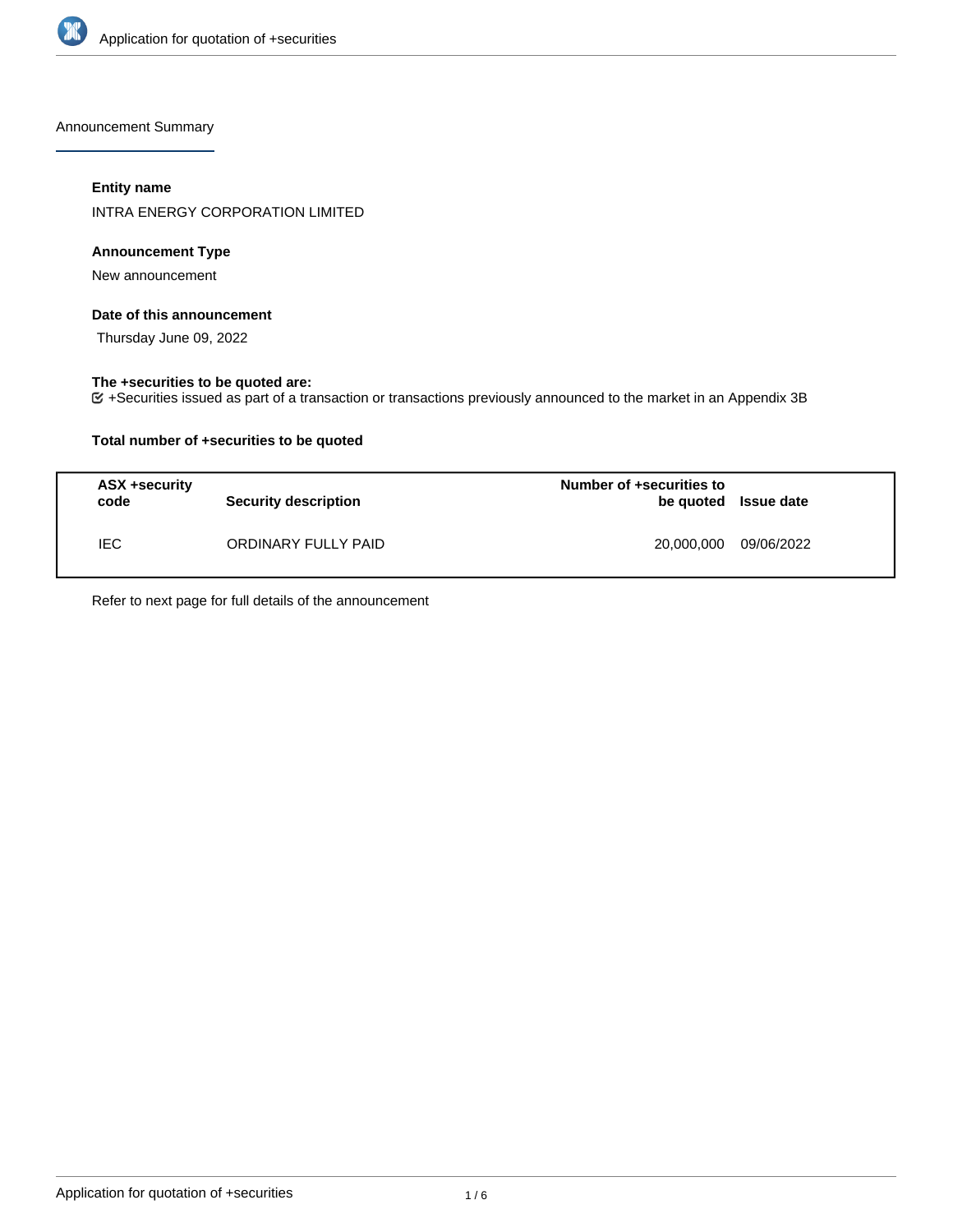

Part 1 - Entity and announcement details

## **1.1 Name of entity**

INTRA ENERGY CORPORATION LIMITED

We (the entity named above) apply for +quotation of the following +securities and agree to the matters set out in Appendix 2A of the ASX Listing Rules.

**1.2 Registered number type** ABN

**Registration number** 65124408751

**1.3 ASX issuer code** IEC

**1.4 The announcement is**

New announcement

### **1.5 Date of this announcement**

9/6/2022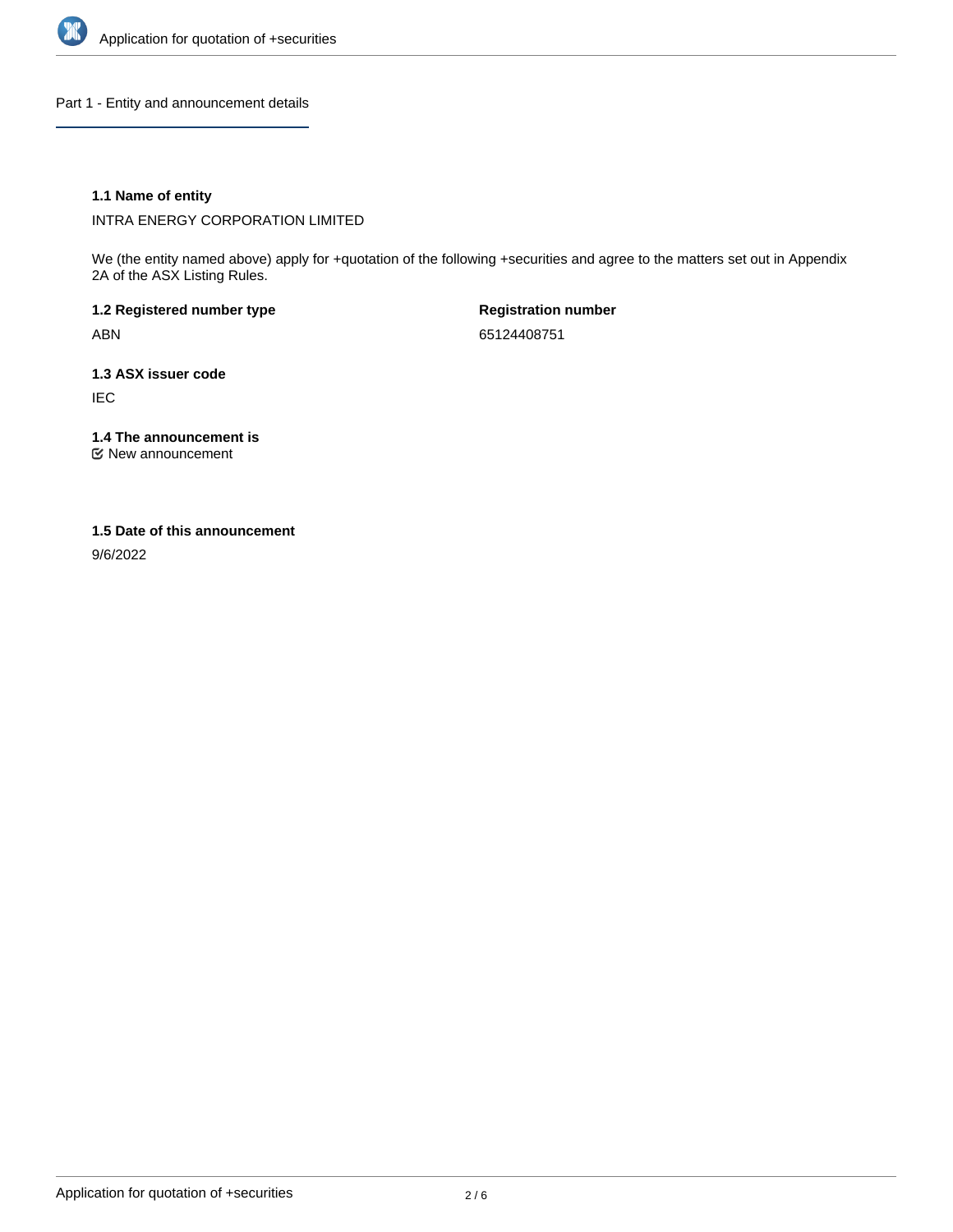

# Part 2 - Type of Issue

#### **2.1 The +securities to be quoted are:**

+Securities issued as part of a transaction or transactions previously announced to the market in an Appendix 3B

#### **Previous Appendix 3B details:**

| <b>Announcement Date and</b><br>Time | <b>Announcement Title</b>                                                   | Selected Appendix 3B to submit quotation<br>reauest |
|--------------------------------------|-----------------------------------------------------------------------------|-----------------------------------------------------|
| 28-Jan-2022 14:03                    | New - Proposed issue of securities - IEC A placement or other type of issue |                                                     |

# **2.3a.2 Are there any further issues of +securities yet to take place to complete the transaction(s) referred to in the Appendix 3B?**

Yes

### **2.3a.3 Please provide details of the further issues of +securities yet to take place to complete the transaction(s) referred to in the Appendix 3B**

Issue of 40,000,000 performance rights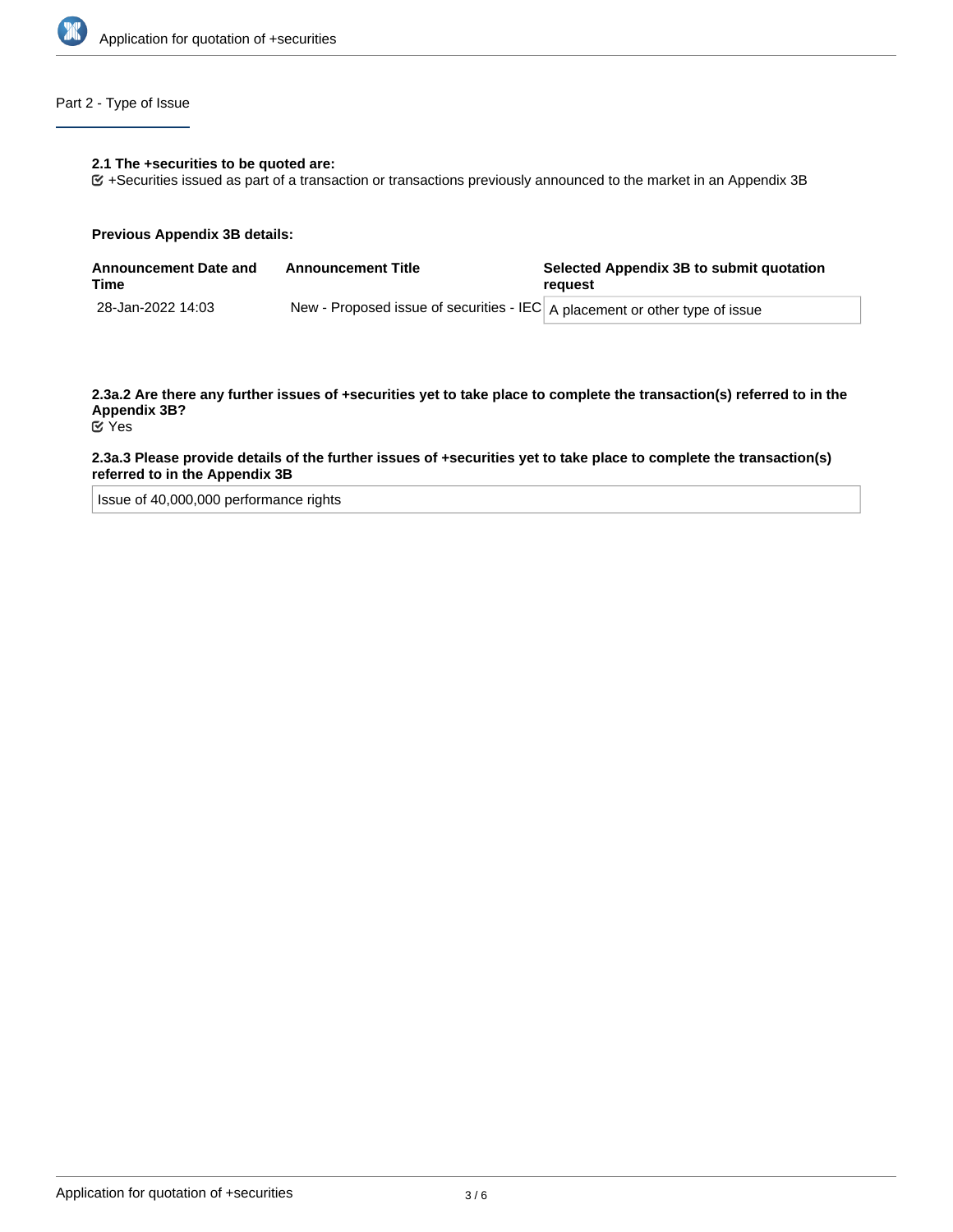

Part 3A - number and type of +securities to be quoted where issue has previously been notified to ASX in an Appendix 3B

### Placement Details

**ASX +security code and description**

IEC : ORDINARY FULLY PAID

**Issue date**

9/6/2022

Distribution Schedule

**Provide a distribution schedule for the new +securities according to the categories set out in the left hand column including the number of recipients and the total percentage of the new +securities held by the recipients in each category.**

| Number of +securities held | <b>Number of holders</b> | Total percentage of +securities held<br>For example, to enter a value of 50%<br>please input as 50.00 |
|----------------------------|--------------------------|-------------------------------------------------------------------------------------------------------|
| $1 - 1,000$                |                          | %                                                                                                     |
| $1,001 - 5,000$            |                          | $\%$                                                                                                  |
| $5,001 - 10,000$           |                          | %                                                                                                     |
| 10,001 - 100,000           |                          | $\%$                                                                                                  |
| 100,001 and over           |                          | $\%$                                                                                                  |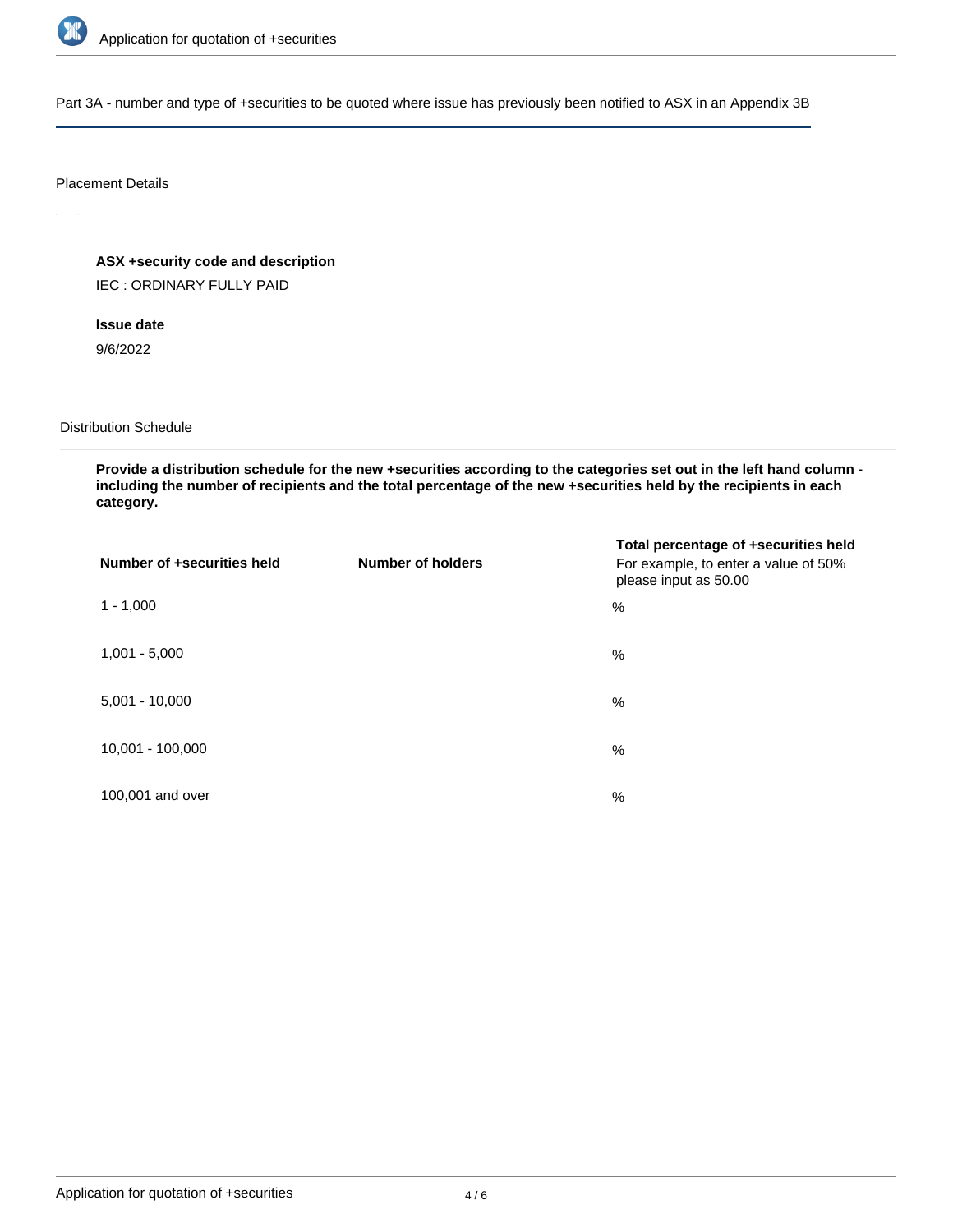

Issue details

## **Number of +securities to be quoted**

20,000,000

**Are the +securities being issued for a cash consideration?** No

# **Please describe the consideration being provided for the +securities**

As part of the Yalgarra transaction.

### **Please provide an estimate (in AUD) of the value of the consideration being provided per +security for the +securities to be quoted**

240,000.000000

# **Any other information the entity wishes to provide about the +securities to be quoted**